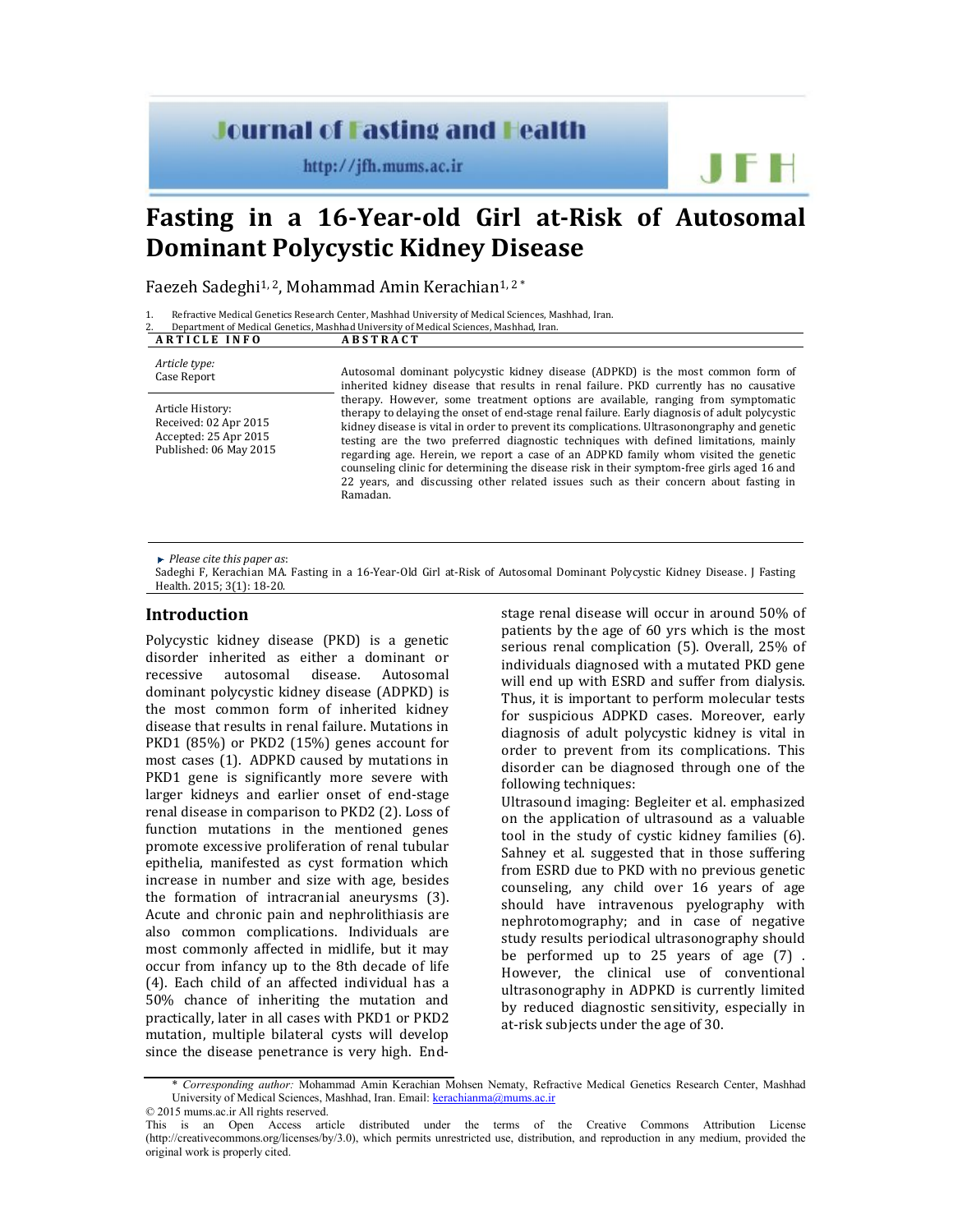Genetic testing: Today, for patients suspicious of PKD molecular genetic testing by linkage analysis or direct mutation screening is available clinically (8).

PKD currently has no causative therapy. However, some treatment options are available, ranging from symptomatic therapy to delaying the onset of end-stage renal failure. Such therapeutic options mainly include renal ultrasound examination, abdominal CT or MRI with and without contrast enhancement, standardized blood pressure screening, measurement of blood lipid profile, and urine studies (9).

Herein, we report a case of ADPKD family whom visited the genetic counseling clinic for determining the disease risk in their two children and discussing other related issues.

### **Case Presentation**

A 49-year-old man with confirmed APKD visited the genetic counseling clinic of Iranian Academic Center for Education, Culture and Research (ICECR), Mashhad branch, Iran with his family in May 2014. In a routine medical checkup, the abdominal ultrasonography revealed that he had polycystic kidneys. His family doctor requested an MRI. MRI scanning as a highly sensitive and specific tool for diagnosis of ADPKD ensured the previous findings and thus, he was referred to a clinical geneticist and a genetic counseling center. He had two girls. His was 45 and his children were, 22 and 16 years. They were all symptom-free. The reason for visiting genetic counseling was to ensure the health of his children. Also to find out the probable risk of APKD in the children's future, considering himself having been symptom free at their age. Moreover, he was concerned about the special care and considerations required to be applied in their life style, daily diet or the upcoming marriage-related issues.

It is worth noting that the 16-year-old daughter already had a suitor and they wanted to know whether they needed to discuss the case with him or that they could be assured of no risk for APKD in her future life. Furthermore, they were a highly religious family and visited the clinic just before Ramadan, the fasting month. Regarding the great interest of his children for

fasting during this month, he wanted to know whether they were advised on the contrary.

## **Discussion**

As PKD is an autosomal dominant disorder therefore each of the children have a 50% chance of being the carrier of the disease alleles. As mentioned before for diagnosing APKD imaging and genetic testing are the options of choice.

In testing of at-risk asymptomatic adults for ADPKD, the first step is renal image analysis (5). Molecular genetic testing is the other alternative. Because generalizations can be made about the phenotype expected in individuals with mutations in PKD1 versus PKD2, knowledge of the involved gene and causative mutation may provide valuable information on the level of disease severity in asymptomatic subjects (10).

Testing in the absence of definite symptoms of the disease is predictive testing. Renal imaging is regarded as the first step to test for ADPKD. Molecular genetic testing should be considered if the imaging results are equivocal or if a person aged <30yrs is looking for a definite diagnosis, as for a potential renal transplant donor (11). On the other hand, asymptomatic adult family members whom are at-risk may seek testing for making personal decisions for their future. Others may have different motivations such as the simple "need to know." Testing of these adult family members most often requires pretest interviews to assess the motives for requesting the test, his/her knowledge of ADPKD, and the probable effect of positive and negative test results. All individuals seeking testing should be initially counseled regarding the possible issues which they may encounter including health, life, disability insurance coverage, employment prejudice, and changes in social and family interactions. For instance, individuals diagnosed with ADPKD should avoid playing certain sports such as football, since it may injure their kidneys. Other issues to consider are implications for the at-risk status of other family members. An informed consent should be signed and patient records kept confidential. Those with a positive test result will require further arrangements for long-term assessments and follow up.